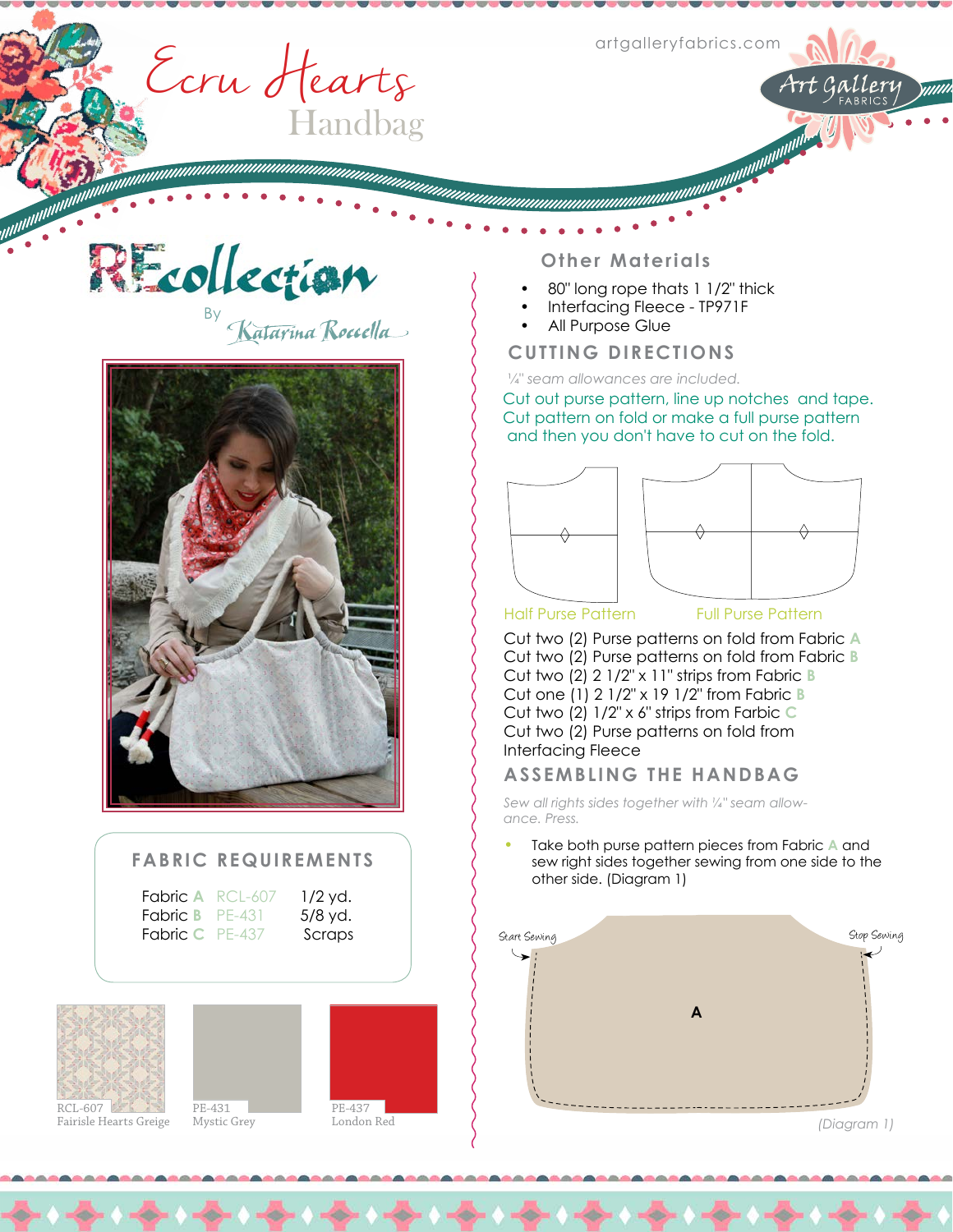- Take both pattern pieces from Fabric **B** and iron interfacing fleece pieces to the wrong side of the fabric. These piece are the lining of the bag.
- Repeat same process in Diagram 1 but leave a 4" unsewn portion at the bottom of the bag. (Diagram 2)



# Casing :

- Take 2 1/2" x 11" strips from Fabric **B** on each short end fold 1/2" and press. Fold another 1/2" and press. Topstitch as close to the edge as possible to secure the raw edges. (Diagram 3a)
- Repeat this same process for the  $2 \frac{1}{2}$ " x 19  $\frac{1}{2}$ " strip from Fabric **B**.
- Next fold all strips in half lenghwise and press. (Diagram 3b)



Pin 2 1/2" x 19 1/2" strip from Fabric **B** to the left side, top of the bag. Starting from one point of the curve to the other end. Follow Diagram 4.



*(Diagram 4)*

- Repeat same process in Diagram 4 to secure the other two 2 1/2" x 11" strips.
- Pin a  $2 \frac{1}{2}$ " x  $11$ " to the right side, top of bag. Start at one point and pin other end to the side seam.
- Pin the other  $2 \frac{1}{2}$ " x 11" strip the same way on the other side of the bag. (Diagram 5)



- Secure casing strips to front of bag by sew at 1/4".
- Take lining piece with wrong side of the fabric out. Next take the exterior of the bag with right side of the fabric out.
- Take the exterior of the bag and tuck inside the lining.
- Pin all the way around the top of the bag making sure the casing is facing down the side front of the bag. (Diagram 6)
- Sew 1/4" all the way around the bag making sure the casing lays flat.
- Pull the right side of the bag through the unsewn portion you left in the lining.
- Hand stitch unsewn portion closed.
- Press seams flat.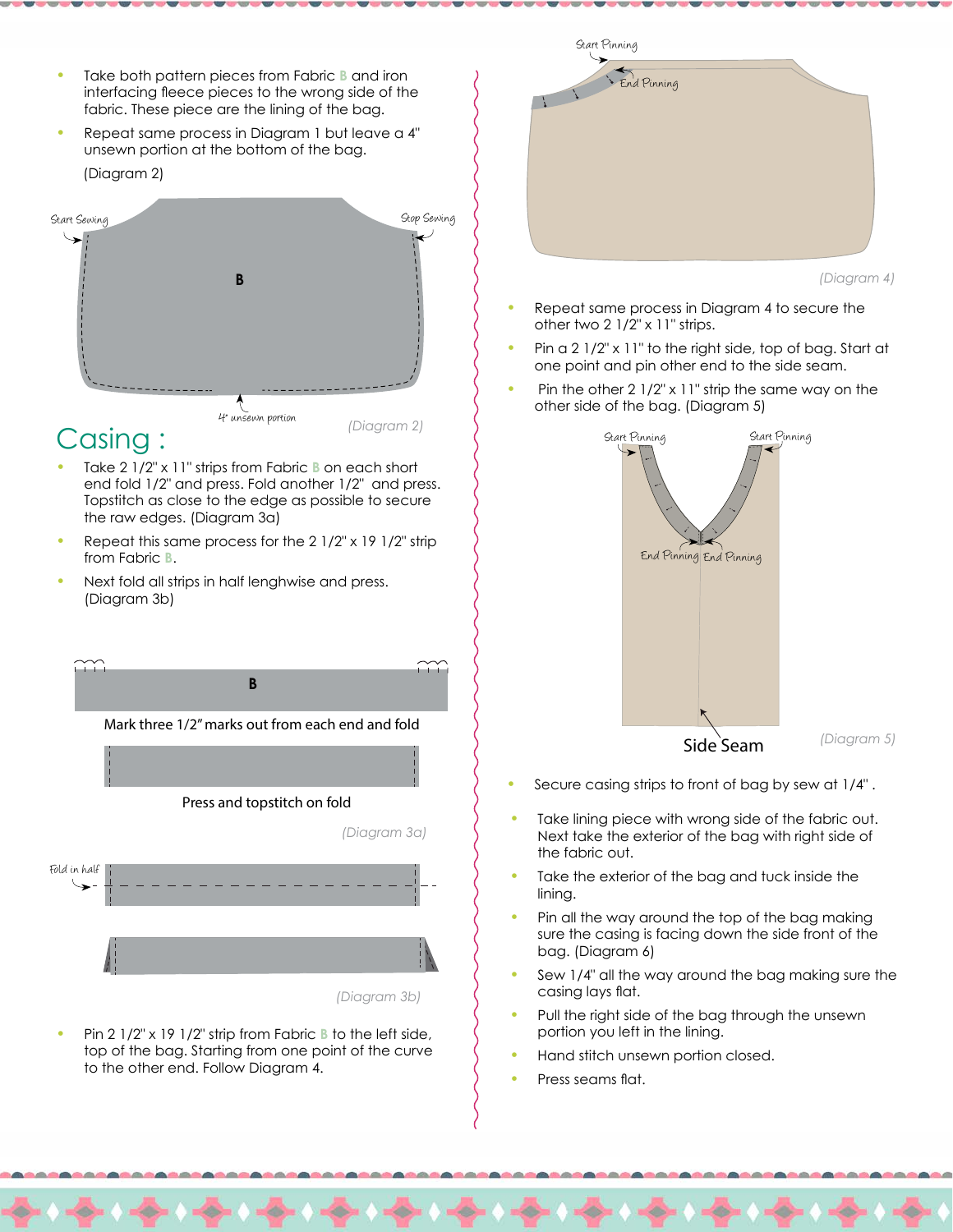

#### *(Diagram 6)*

## Assembling the Straps:

- The last step is to pull the rope through the casing.
- Take a safety pin and secure it to the end of one side of the rope.
- Insert rope though one side of the bag and inch your way though the casing until you reach the end where you started.
- You can use more or less rope to make your strap the desired length.
- At the ends of the rope tie a single knot.
- If desired take two 1/2" x 6" strips from Fabric C. Add glue to one end of the strip and apply to both ends of the rope starting about 3 1/2" up from the end.
- Wrap around the rope until you run out of fabric and secure end of strip with glue and apply to the rope.











### Feel the difference

For more free patterns visit:

artgalleryfabrics.com

*NOTE: While all possible care has been taken to ensure the accuracy of this pattern, we are not responsible for printing errors or the way in which individual work varies. Please read instructions carefully before starting the construction of this quilt. If desired, wash and iron your fabrics before starting to cut.*

© 2014 Courtesy of Art Gallery Quilts LLC. All Rights Reserved.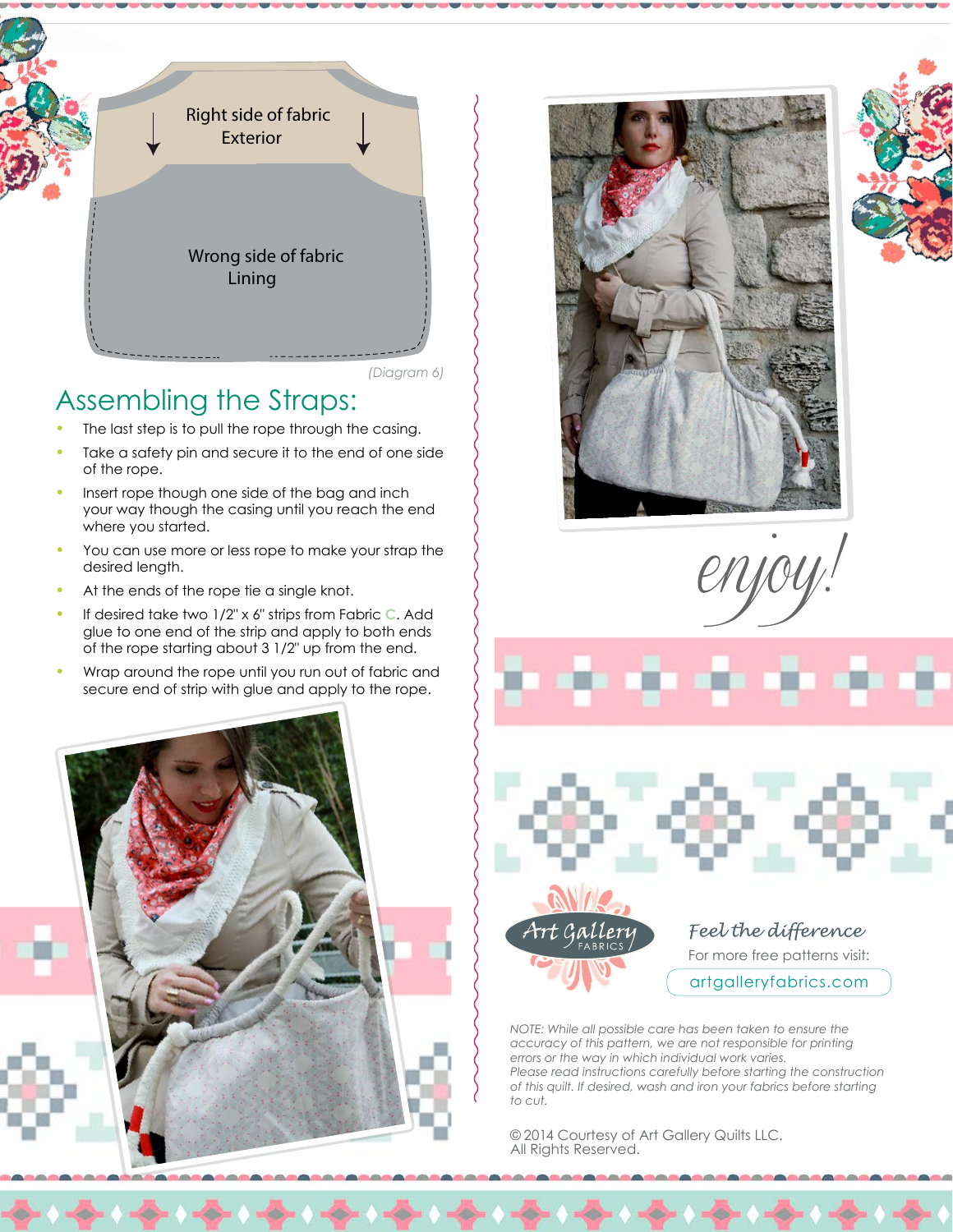